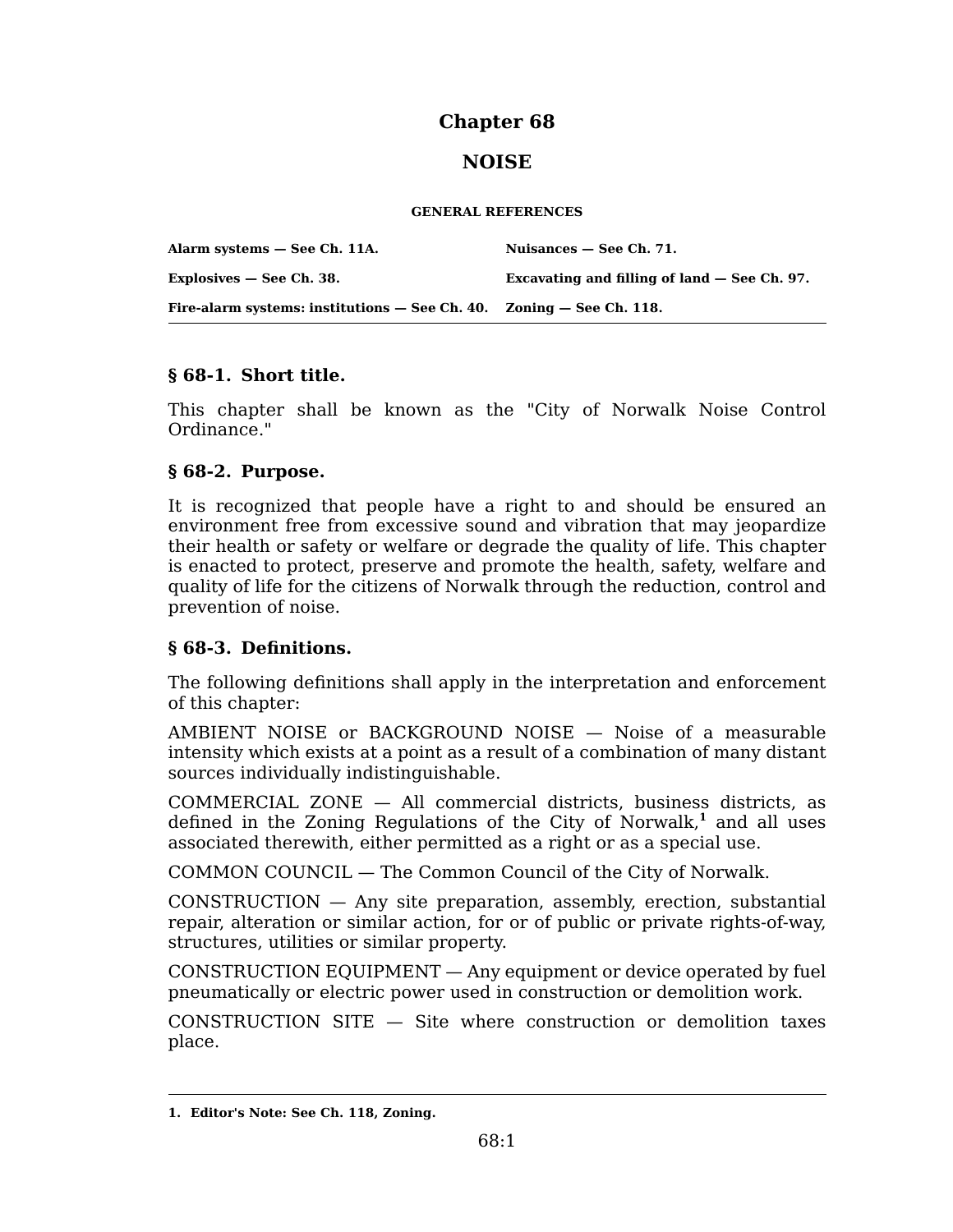DAYTIME HOURS — The hours between 7:00 a.m. and 8:00 p.m., Monday through Friday, the hours between 8:00 a.m. and 8:00 p.m. on Saturday and the hours 9:00 a.m. through 8:00 p.m. on Sundays and federal and state holidays.

DECIBEL — A logarithmic unit of measure used in measuring magnitudes of sound. The symbol is dB. SPL (sound pressure level) is defined as:

> $SPL = 20 \log$ P Po in dB

Where

 $P<sub>0</sub> = 0.0002$  microbar

DEMOLITION — Any dismantling, intentional destruction or removal of structures, utilities, public or private right-of-way surfaces or similar property.

DIRECTOR OF HEALTH — The Health Director of the City of Norwalk.

DOMESTIC POWER EQUIPMENT  $-$  Not limited to, power saws, drills, grinders, lawn and garden tools and other domestic power equipment intended for use in residential areas by a home owner.

EMERGENCY — Any occurrence or set of circumstances involving actual or imminent physical trauma or property damage which demands immediate action.

EMERGENCY VEHICLE  $-$  Any motor vehicle authorized by the City of Norwalk to have sound warning devices such as sirens and bells which can lawfully be used when responding to an emergency.

EMERGENCY WORK — Work made necessary to restore property to a safe condition following an emergency, or work required to protect persons or property from exposure to imminent danger.

HEALTH BOARD — As defined in Chapter 57 in the City Code.

IMPULSE NOISE — Sound of short duration, usually less than one second, with an abrupt onset and rapid decay.

INDUSTRIAL ZONE — All industrial districts as defined by the Zoning Regulations of the City of Norwalk.

MOTOR VEHICLE — Per Section 14-1(26) of the Connecticut General Statutes, as amended.

 $MUFFLER - A$  device for abating sounds, such as those produced by escaping gases.

NIGHTTIME HOURS — The hours between 8:00 p.m. and 7:00 a.m., Sunday evening through Friday morning, Friday evening 8:00 p.m. through 8:00 a.m. Saturday morning and Saturday evening 8:00 p.m. through 9:00 a.m. Sunday morning. Saturday nighttime hours apply to state and federal holidays.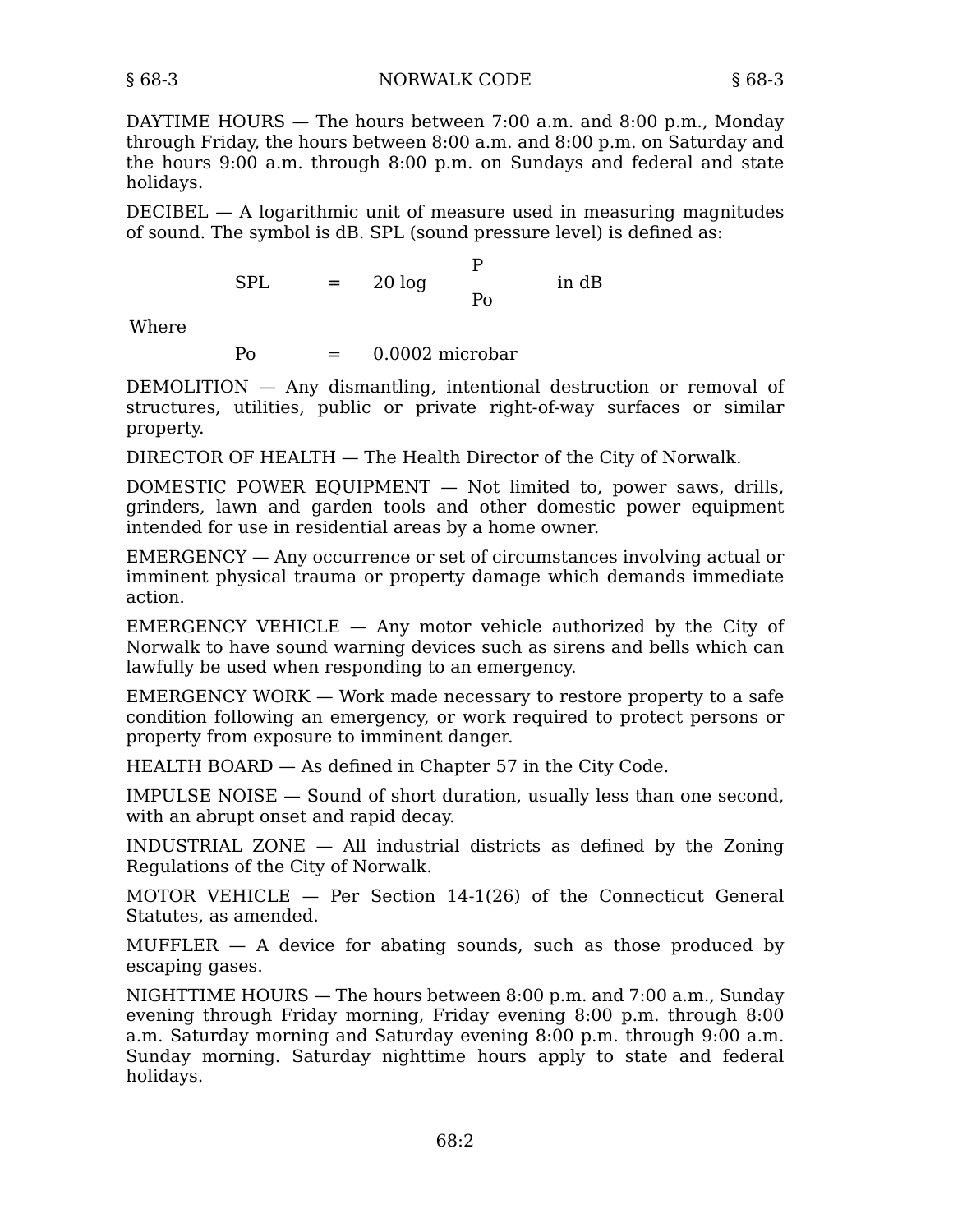NOISE — Any sound, the intensity of which exceeds the standards set forth in § 68-5B or C of this chapter.

NOISE DISTURBANCE — Any sound which unreasonably annoys, disturbs, injures or endangers the comport, repose, health, peace or safety of a person, or which causes injury or damage to property or business.

NOISE LEVEL — The sound pressure level in decibels as measured with a sound level meter using the A-weighting network. The level so read is designed "dB(A)" or "dBA."

NOISE SENSITIVE ZONE — Any area designated by the Norwalk Board of Health as a "noise-sensitive zone" where noise problems are likely to occur or known to exist. As a minimum requirement, said zone must include within its boundaries a school, hospital, house of worship, day-care center, nursing home, public library, senior citizen center, residence or court.

PERSON — Any individual, firm, partnership, association, syndicate, company, trust, corporation, municipality, agency or political or administrative subdivision of the state or other legal entity of any kind.

PREMISES — Any buildings, structure, land, or portion thereof, including all appurtenances, and shall include yards, lots, courts, inner yards and real properties without buildings or improvements owned or controlled by a person. The emitter's premises includes contiguous publicly dedicated street and highway rights-of-way, all road rights-of-way and waters of the state.

PROPERTY LINE — That real or imaginary line along the ground surface and its vertical extension which separates real property owned or controlled by any person from contiguous real property owned or controlled by another person, and separates real property from the public right-of-way.

PUBLIC RIGHT-OF-WAY — Any street, avenue, boulevard, highway, sidewalk, alley, park, waterway, railroad or similar place which is owned or controlled by a governmental entity.

RECREATIONAL VEHICLE — Any internal combustion-engine powered vehicle which is being used for recreational purposes.

RESIDENTIAL ZONE — All city-owned property used for recreational or educational purposes and all residential districts and any commercial district when used for residential purposes, as defined in the Zoning Regulations of the City of Norwalk, and all uses permitted therewith either as a right or as a special use.

SOUND — A transmission of energy through solid, liquid or gaseous media in the form of vibrations which constitute alterations in pressure or position of the particles in the medium and which, in air, evoke physiological sensations, including, but not limited to, an auditory response when impinging on the ear.

SOUND LEVEL METER — An instrument used to take sound level measurements and which should conform, as a minimum, to the operational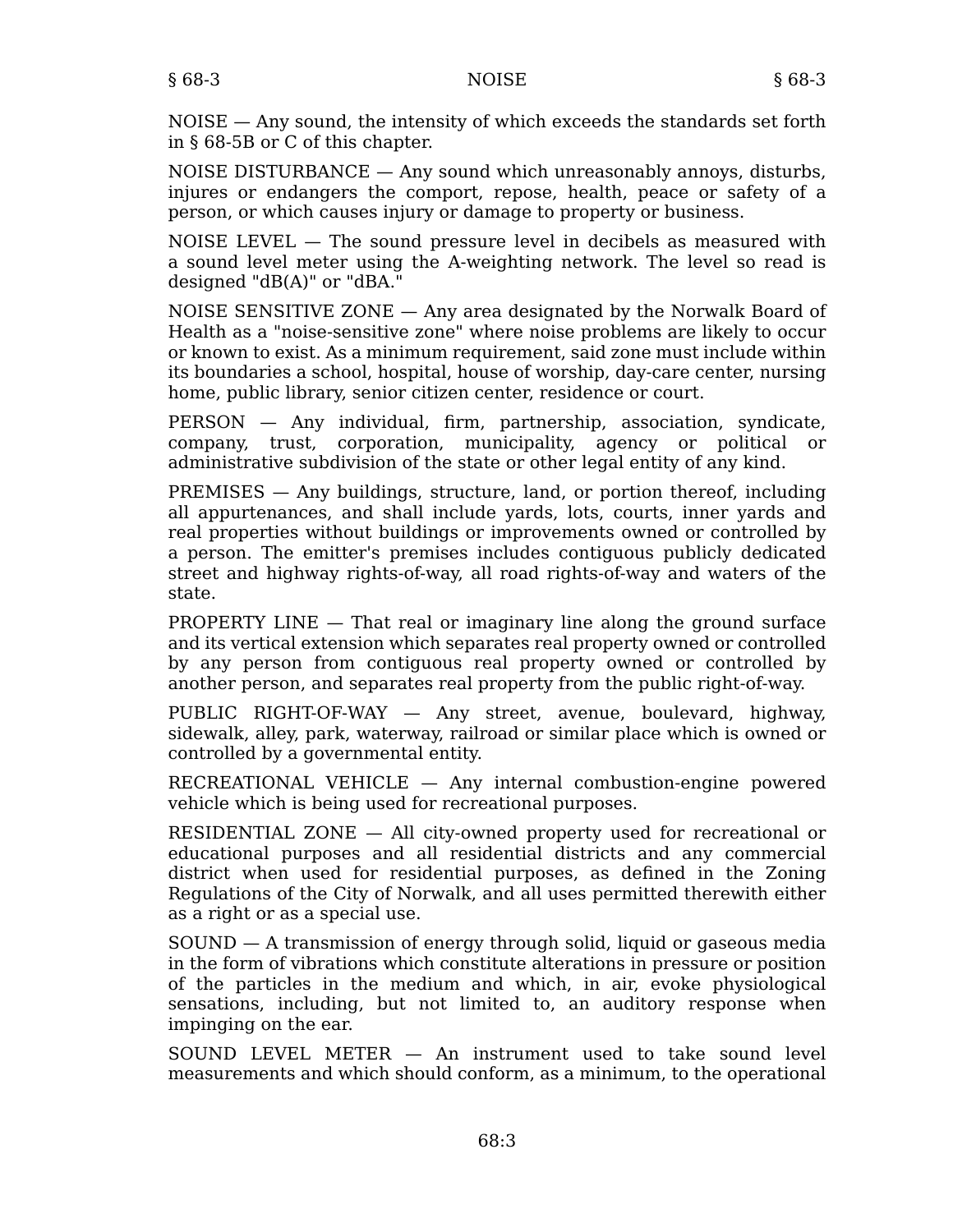specifications of the American National Standards Institute for Sound Level Meters S1.4-1971 (Type S2A).

SOUND PRESSURE LEVEL  $-$  Twenty times the logarithm to the base 10 of the ratio of the pressure of a sound to the reference pressure of 20 micronewtons per square meter (20 X 10 - 6 Newtons/meter<sup>2</sup>), and is expressed in decibels (dB).

# **§ 68-4. Noise level measurement procedures.**

For the purpose of determining noise level as set forth in this chapter, the following guidelines shall be applicable:

- All personnel conducting sound measurements shall be trained in the A. current techniques and principles of sound measuring equipment and instrumentation.
- Instruments used to determine sound level measurements shall B. conform to the sound level meters as defined by this chapter.
- C. The general steps listed below shall be followed when preparing to take sound level measurements:
	- (1) The instrument manufacturer's specific instructions for the preparation and use of the instrument shall be followed.
	- The sound level meter shall be calibrated before and after each set (2) of measurements.
	- When measurements are taken out of doors, a wind screen shall (3) be placed over the microphone of the sound level meter as per the manufacturer's instructions.
	- The sound level meter shall be placed at an angle to the sound (4) source as specified by the manufacturer's instructions and at least four feet above the ground. It shall be so placed as not to be interfered with by individuals conducting the measurements.
	- Measurements shall be taken at a point that is located about one (5) foot beyond the boundary of the emitter's premises within the receptor's premises. The emitter's premises includes his/her individual unit of land or ground of contiguous parcels under the same ownership as indicated by public land records.
- D. Multiple uses. Where multiple uses exist within a given noise zone, the least restrictive land use category for the emitter and receptor shall apply regarding the noise standards.

## **§ 68-5. Noise levels.**

A. It shall be unlawful for any person to emit or cause to be emitted any noise beyond the boundaries of his/her premises in excess of the noise levels established in this chapter.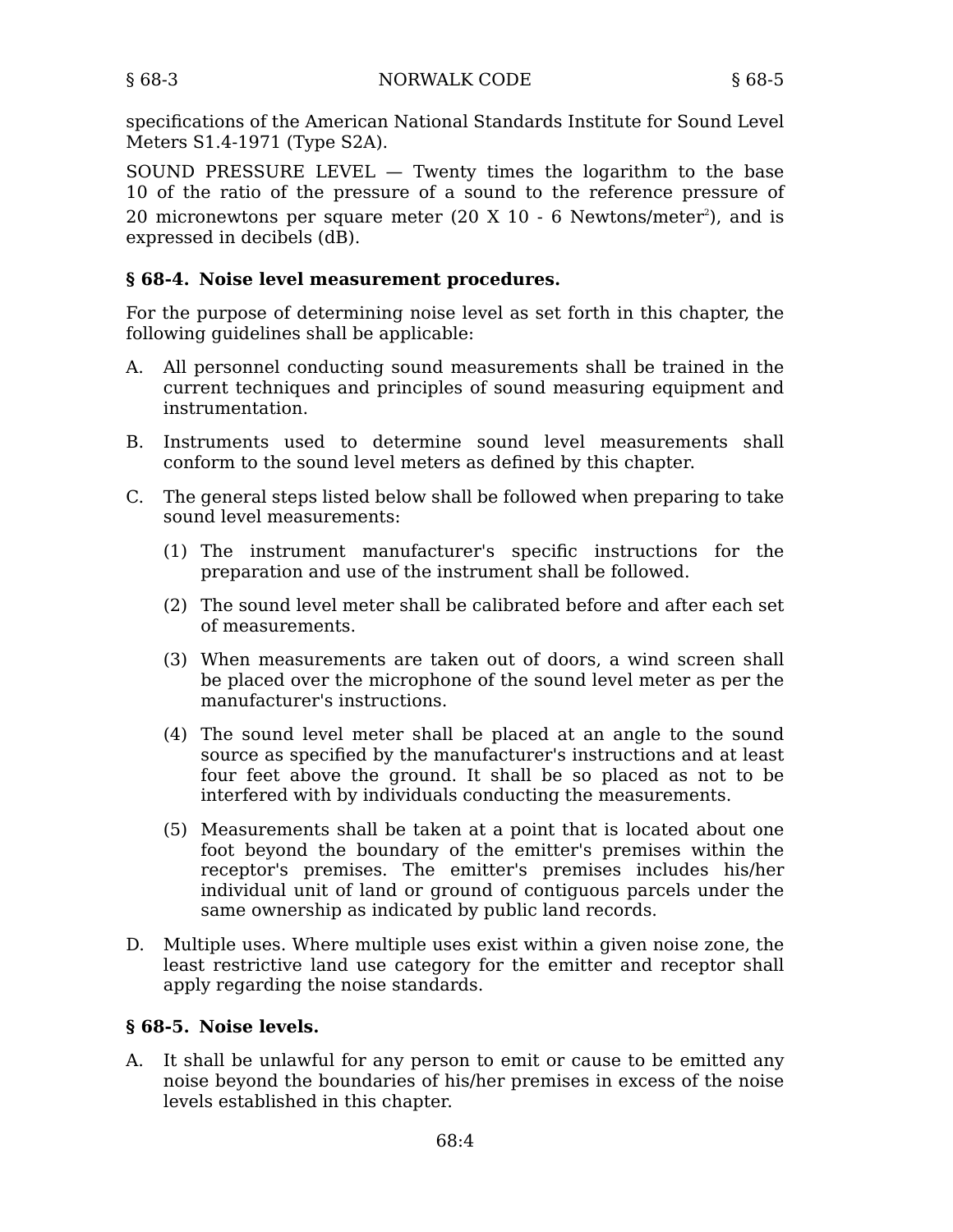B. Noise level standards.

**Emitter's**

(1) No person in a residential zone shall emit noise beyond the boundaries of his/her premises exceeding the levels stated herein and applicable to adjacent residential, commercial or industrial zones:

#### **Receptor's Zone**

#### **Residential**

| еппиет з<br>Zone | <b>Industrial</b> | <b>Commercial</b> | (dav)   | (night) |
|------------------|-------------------|-------------------|---------|---------|
| Resi-<br>dential | 62 dBAs           | 55 dBAs           | 55 dBAs | 45 dBAs |

(2) No person in a commercial zone shall emit noise beyond the boundary of his/her premises exceeding the levels stated herein and applicable to adjacent residential, commercial or industrial zones:

#### **Receptor's Zone**

#### **Residential**

| <b>Emitter's</b><br>Zone |         | Industrial Commercial | (dav)   | (night) |
|--------------------------|---------|-----------------------|---------|---------|
| Com-<br>mercial          | 62 dBAs | 62 dBAs               | 55 dBAs | 45 dBAs |

(3) No person in an industrial zone shall emit noise beyond the boundary of his/her premises exceeding the levels stated herein and applicable to adjacent residential, commercial or industrial zones:

#### **Receptor's Zone**

### **Residential**

| Emitter's<br>Zone |         | Industrial Commercial | (day)   | (night) |
|-------------------|---------|-----------------------|---------|---------|
| Industrial        | 70 dBAs | 66 dBAs               | 61 dBAs | 51 dBAs |

- C. High background noise levels and impulse noise.
	- In those individual cases where the background noise levels caused (1) by sources not subject to this chapter exceed the standards contained herein, a source shall be considered to cause excessive noise if the noise emitted by such source exceeds the background noise levels by five dBA's, provided that no source subject to the provisions of this chapter shall emit noise in excess of 80 dBA's at any time, and provided that this section does not decrease the permissible levels of other sections of this chapter.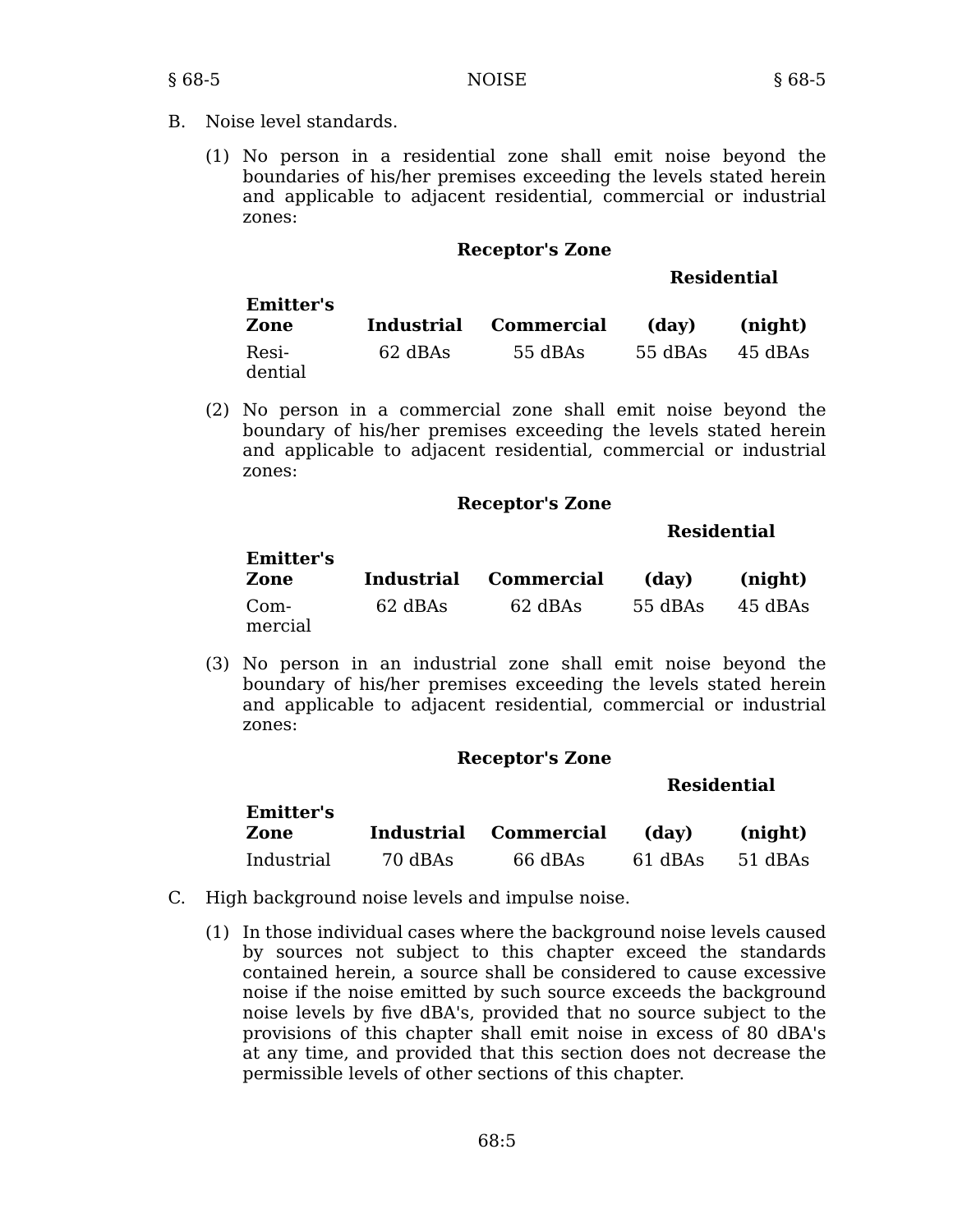- (2) No person shall cause or allow the emission of impulse noise in excess of 80 dB's peak sound pressure level during the nighttime to any residential noise zone.
- (3) No person shall cause or allow the emission of impulse noise in excess of 100 dB's peak sound pressure level at any time to any zone.
- Exclusions. These levels shall not apply to noise emitted by or related D. to:
	- (1) Natural phenomena.
	- (2) Any bell or chime from any building clock, school or church.
	- (3) Any siren, whistle or bell lawfully used by emergency vehicles or any other alarm systems used in an emergency situation.
	- Warning devices required by OSHA or other state or federal safety (4) regulations.
	- (5) Farming equipment or farming activity.
- Exemptions. The following shall be exempt from this chapter these E. regulations subject to special conditions as spelled out and to the general prohibition of § 68-6:
	- (1) Noise generated by any construction equipment which is operated during daytime hours.
	- (2) Noise created as a result of, or relating to, an emergency.
	- (3) Noise from domestic power equipment, such as, but not limited to, power saws, sanders, grinders, lawn and garden tools or similar devices operated during daytime hours, provided that noise discharged from exhausts is adequately muffled to prevent loud and/or explosive noises that result therefrom.
	- (4) Noise from snow removal equipment at any time shall be exempted provided that such equipment shall be maintained in good repair so as to minimize noise, and noise discharged from exhausts shall be adequately muffled to prevent loud and/or explosive noises therefrom.
	- (5) Noise from demolition work conducted during daytime hours.
	- (6) Noise created by any aircraft flight operations which are specifically preempted by the Federal Aviation Administration.
	- (7) Noise created by any recreational activities which are permitted by law and for which a license or permit has been granted by the City, including, but not limited to, parades, sporting events, concerts and firework displays.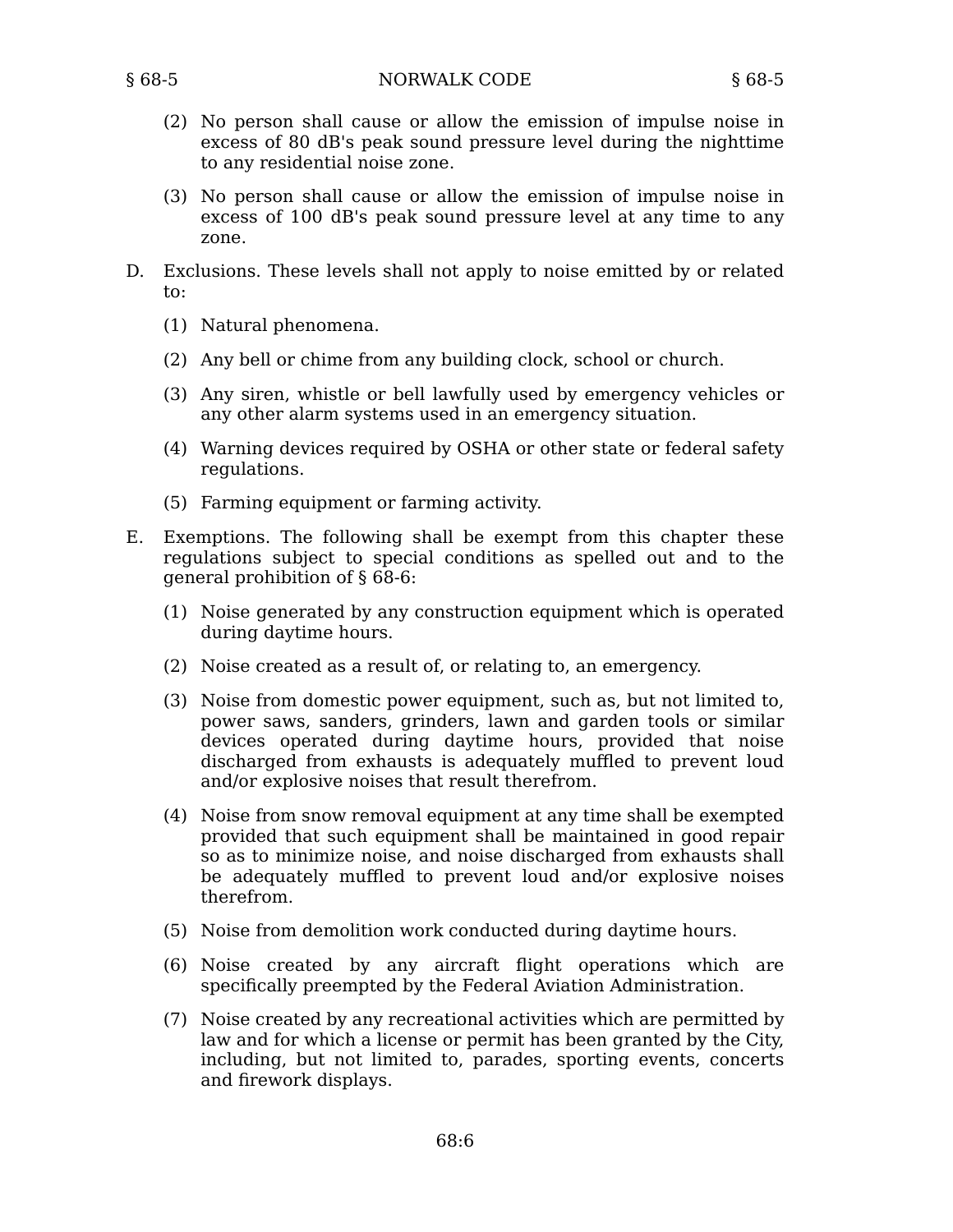- (8) Noise created by refuse and solid waste collection, provided that the activity is conducted during daytime hours.
- (9) Noise created by the normal and ordinary activities of the Department of Public Works or any taxing district utility, including but not limited to the following: street sweeping, snow and ice control, maintenance of the sanitary sewer collection system, maintenance of storm drainage systems, solid waste collection and disposal, maintenance of traffic control devices and operation of off-street parking facilities.
- (10)Noise created by public school construction.

## **§ 68-6. Prohibited activities.**

- General prohibition. It shall be unlawful for any person to make, A. continue or cause to be made or continued any loud, unnecessary and unreasonable noise.
- B. The following activities are prohibited:
	- (1) Vehicle horns. No person shall at any time sound any horn or audible signal device of a motor vehicle unless it is necessary as a warning to prevent or avoid a traffic accident.
	- Emissions from stationary or idling mobile sources. No mobile (2) source engine shall be allowed to operate for more than three consecutive minutes when the mobile source is not in motion except as follows:
		- When a mobile source is forced to remain motionless because (a) of traffic conditions or mechanical difficulties over which the operator has no control;
		- When it is necessary to operate heating, cooling or auxiliary (b) equipment installed on the mobile source when such equipment is necessary to accomplish the intended use of the mobile source;
		- the mobile source to the manufacturer's recommended operating temperature; (c)
		- (d) When the outdoor temperature is below 20°F;
		- (e) When the mobile source is being repaired.
	- Exhaust discharge. No person shall discharge into the ambient air (3) the blow-down of any steam vent of the exhaust of any stationary internal combustion engine or air compressor equipment, unless such discharge is through a muffler as defined by § 68-3 of this chapter or through an apparatus providing equal noise reduction and that meet noise level requirements identified in § 68-5B.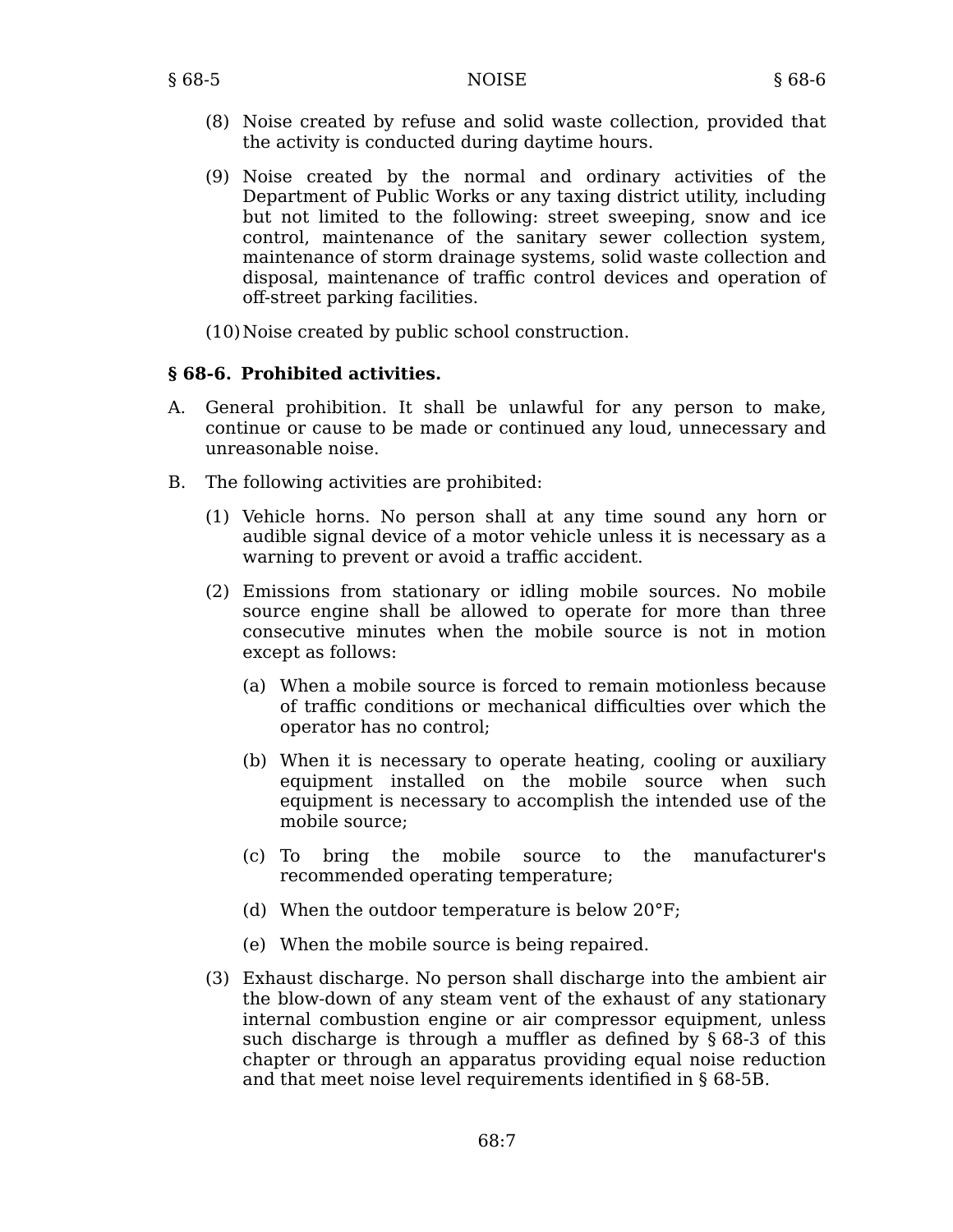- (4) Construction. No person shall at any time operate construction equipment on the construction or demolition site or carry on any construction or demolition during nighttime hours, except in an emergency in the interest of public safety and then only with a permit from the Director of Health or his designee and subject to all other applicable rules and regulations provided by state and local law, and said permit may not exceed a period of three days.
- (5) Blasting. No person shall at any time carry on blasting between the hours of 5:00 p.m. and 8:00 a.m. except in an emergency in the interest of public safety and then only with a permit from the Director of Health or his designee and subject to all other applicable rules and regulations provided by state and local law and the permit may not exceed a period of three days.
- Leaf blowers. No person shall at any time operate a leaf blower (6) during nighttime hours in a residential zone.
- (7) Nighttime. In-house construction. No person shall carry on nighttime in-house construction unless that construction activity takes place solely within the structure and emits no sound or noise outside of the structure.

### **§ 68-7. Motor vehicles.**

- All motor vehicles operated within the limits of the City of Norwalk A. shall be subject to the noise standards and decibel levels set forth in the regulations authorized in Sections 14-80a-1a through 14-80a-10a, inclusive, of the Regulations of Connecticut State Agencies.
- B. No sound-amplifying devices on or within motor vehicles shall emit noise in excess of the noise levels as specified in § 68-5B or C.
- C. This section dealing with motor vehicle noise shall be enforced by the Chief of Police and/or his designated subordinates.

### **§ 68-8. Recreational vehicles; loudspeakers; sound reproduction systems.**

- No person shall create or cause to be created any unreasonably loud or disturbing noise due to the operation of a recreational vehicle. A noise shall be deemed to be unreasonably loud and a violation of this chapter when the noise so generated exceeds the noise level standards set forth in § 68-5B or C. A.
- The Norwalk Board of Health may designate noise-sensitive zones B. where noise problems are particularly likely to occur and likely to cause unusual problems. Loudspeakers and public address systems may be prohibited in such noise-sensitive zones by the Norwalk Board of Health.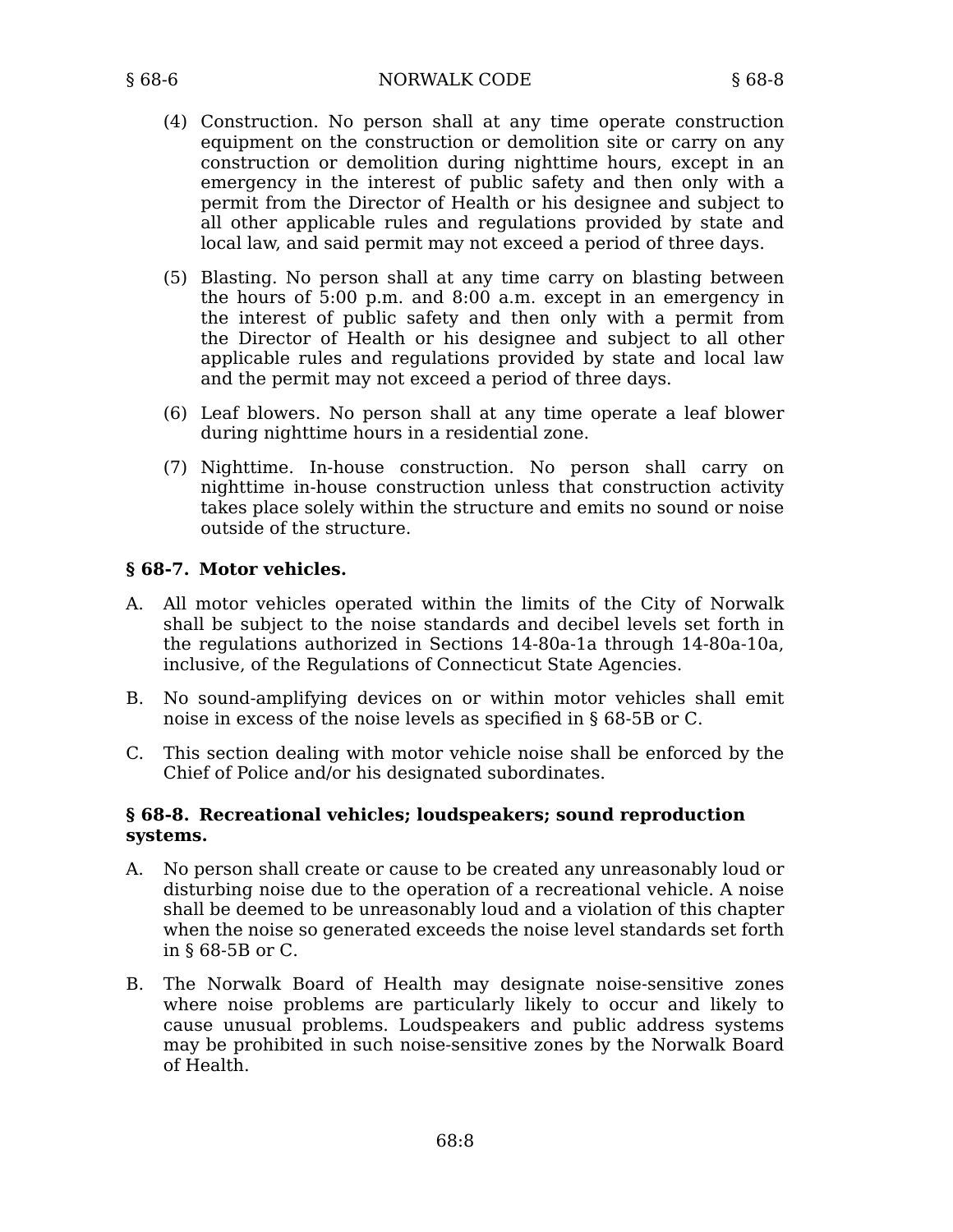C. Operating, playing or permitting the operation or playing of any radio, television, phonograph or similar device which reproduces or amplifies sounds in such a manner as to create a noise disturbance is prohibited.

## **§ 68-9. Inspections.**

- For the purpose of determining compliance with the provisions of this A. chapter, the Chief of Police or his designated representative is hereby authorized to make inspections of all noise sources and to take measurements and make tests whenever necessary to determine the quantity and character of noise. In the event that any person refuses or restricts entry and free access to any part of a premises or refuses inspection, testing or noise measurement of any activity, device, facility or process where inspection is sought, the Chief of Police and/or designated representative may seek from the appropriate court a warrant without interference, restriction or obstruction, at a reasonable time, for the purpose of inspecting, testing or measuring noise.
- B. It shall be unlawful for any person to refuse to allow or permit the Chief of Police or his designated representative free access to any premises when the Chief of Police or his designated representative is acting in compliance with a warrant for inspection and order issued by the appropriate court.
- C. It shall be unlawful for any person to violate the provisions of any warrant or court order requiring inspection, testing or measurement of noise sources.
- D. No person shall hinder, obstruct, delay, resist, prevent in any way, interfere or attempt to interfere with any authorized person while in the performance of his/her duties under this chapter.

## **§ 68-10. Violations and penalties.**

- A. Any person who violates any provision of this chapter or any rule or regulation in force pursuant thereto shall be subject to a fine of no more than \$99, and \$250 for each subsequent offense within one year of the last offense. Each violation shall constitute a separate offense. **[Amended 3-28-2017]**
- B. Action pursuant to Subsection A of this section shall not be a bar to enforcement of this chapter, rules and regulations in force pursuant thereto and orders made pursuant to this chapter, by injunction or other appropriate remedy, and the Department of Health shall have the power to institute and maintain in the name of the City of Norwalk any and all such enforcement proceedings.
- C. Nothing in this chapter shall be construed to abridge, limit or otherwise impair the right of any person to damages or other relief on account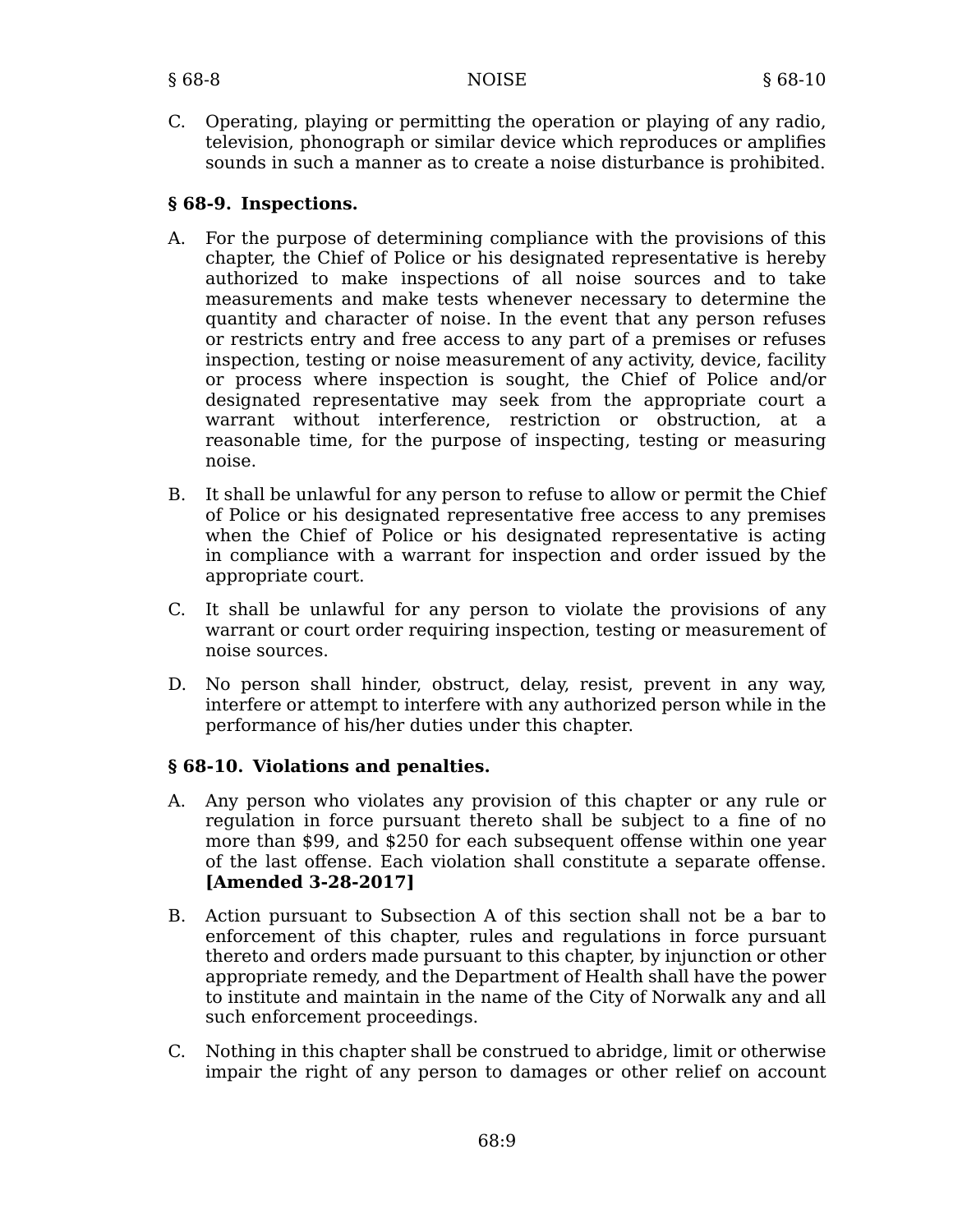of injuries to persons or property, and to maintain any action or other appropriate proceeding therefor.

### **§ 68-11. Variances; promulgation of regulations; contracts.**

- Variances.  $A_{\cdot}$ 
	- (1) Any person living or doing business in Norwalk may apply to the Director of Health for a variance from one or more of the provisions of the chapter, which are more stringent than the Connecticut Department of Environmental Protection regulations for the control of noise, provided that the applicant supplies all of the following information to the Director of Health:
		- (a) Location and nature of activity.
		- (b) The time period and hours of operation of said activity.
		- (c) The nature and intensity of the noise that will be generated.
		- (d) Any other information required by the Director of Health.
	- (2) No variance from these regulations shall be issued unless it has been demonstrated that:
		- (a) The proposed activity will not violate any provisions of the Connecticut Department of Environmental Protection regulations.
		- (b) The noise levels generated by the proposed activity will not constitute a danger to the public health.
		- (c) Compliance with the regulations constitutes an unreasonable hardship on the applicant.
	- Following receipt and review of an application for a variance, the (3) Director of Health shall fix a date, time and location for a hearing on such application.
	- The Director of Health shall cause the applicant to publish at his/ (4) her own expense all notices of hearings and other notices required by law, including, but not limited to, notification of all abutters of record and property owners within 200 feet.
	- Within 65 days of the receipt of the record of the hearings on (5) a variance application, the Director of Health shall issue his/her determination regarding such application. All such decisions shall briefly set forth the reasons for the decision.
	- The Director of Health may, at his/her discretion, limit the duration (6) of any variance granted under this chapter. Any person holding a variance and needing an extension of time may apply for a new variance under the provisions of this chapter. Any such application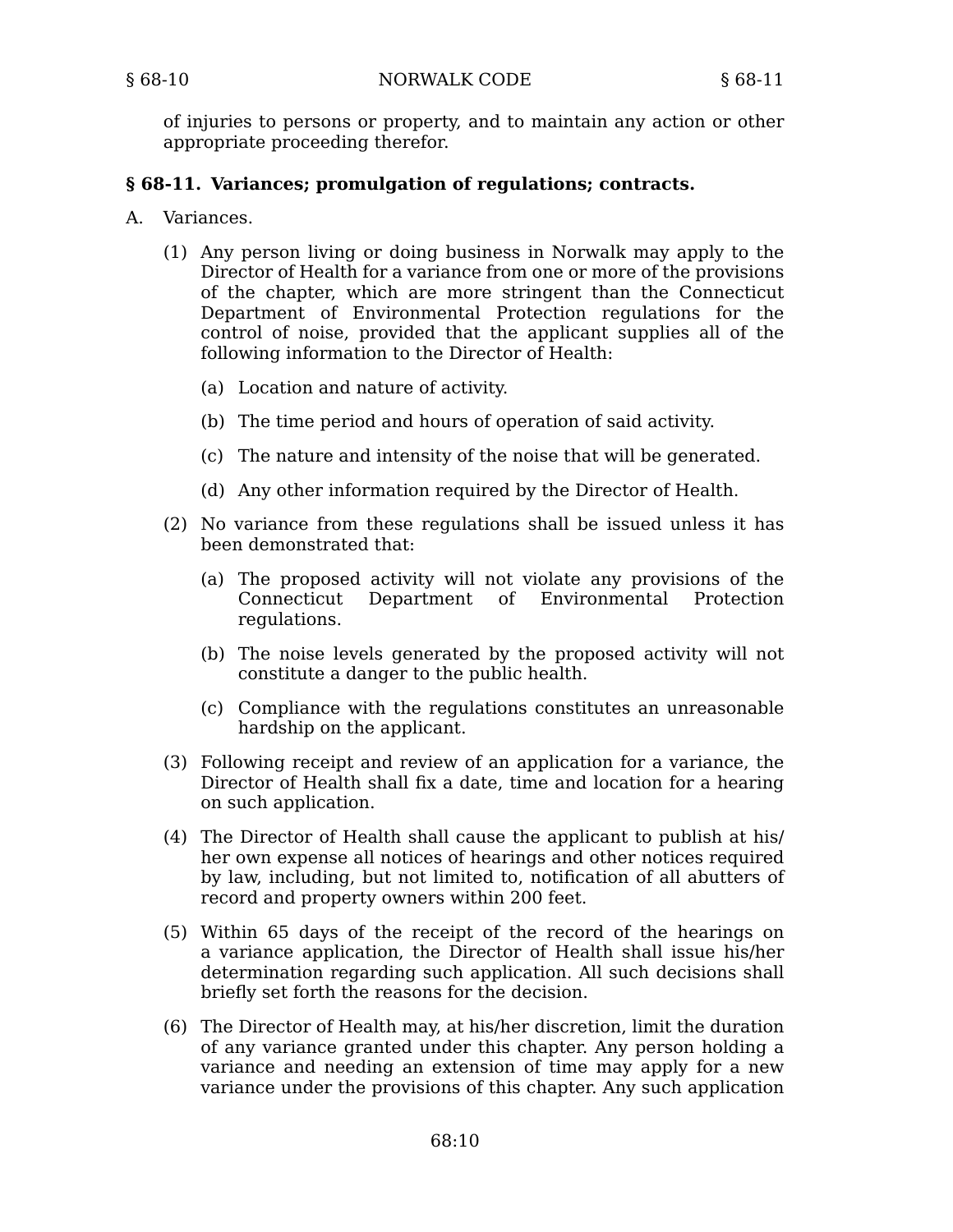shall include a certification of compliance with any condition imposed under the proposed variance.

- (7) The Director of Health may attach to any variance any reasonable conditions he/she deems necessary and desirable, including, but not limited to:
	- (a) Requirements for the best practical noise control measures to be taken by the owner or operator of the source to minimize noise during the period of the variance.
	- (b) Requirements for periodic reports submitted by the applicant relating to noise, to compliance with any other conditions under which the variance was granted or to any other information the Director of Health deems necessary.
- The filing of an application for a variance shall operate as a stay (8) of prosecution, except that such stay may be terminated by the Director of Health upon application of any party if the Director of Health finds that protection of the public health so requires.
- (9) In any case where a person seeking a variance contends that compliance with any provision of these regulations is not practical or possible because of the cost involved either in installing noise control equipment or changing or curtailing the operation in any manner, he/she shall make available to the Director of Health such financial records as the Director of Health may require.
- (10) A variance may include a compliance schedule and requirements for periodic reporting op increments of achievement of compliance.
- Failure to rule on the application in the designated time shall (11) constitute approval of the variance.
- B. Any person aggrieved by the decision of the Director of Health with respect to any variance may appeal to the Common Council within a period of 10 days of the reception of the Health Director's decision.
- C. The Director of Health is herewith authorized to recommend regulations from time to time not inconsistent with the State Public Health Code and/or the regulations of the State Department of Environmental Protection regarding noise which shall, upon approval by the Common Council and State of Connecticut Department of Environmental Protection, become effective therewith.
- D. Contracts. Any written agreement, purchase order or contract whereby the City of Norwalk is committed to an expenditure of funds in return for work, labor, services, supplies, equipment, materials, or any combination thereof, shall not be entered into unless such agreement, purchase order or instrument contains provisions that any equipment or activities which are subject to the provisions of this chapter will